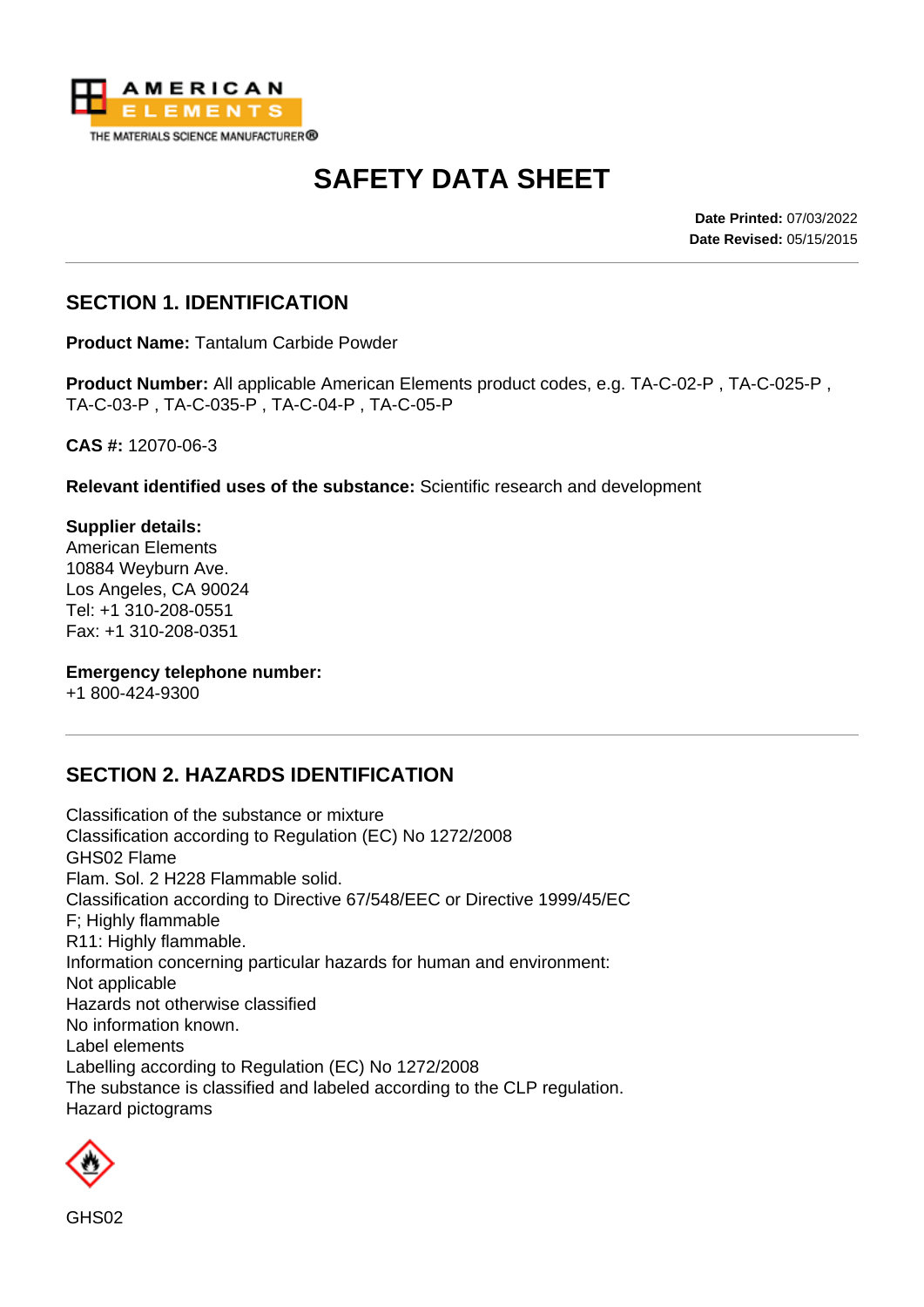Signal word Warning Hazard statements H228 Flammable solid. Precautionary statements P210 Keep away from heat/sparks/open flames/hot surfaces. No smoking. P280 Wear protective gloves/protective clothing/eye protection/face protection. P240 Ground/bond container and receiving equipment. P241 Use explosion-proof electrical/ventilating/lighting/equipment. P370+P378 In case of fire: Use for extinction: CO2, powder or water spray. WHMIS classification B4 - Flammable solid Classification system HMIS ratings (scale 0-4) (Hazardous Materials Identification System) Health (acute effects)  $= 1$  $Flammability = 2$ Physical Hazard = 1 Other hazards Results of PBT and vPvB assessment PBT: Not applicable. vPvB: Not applicable.

#### **SECTION 3. COMPOSITION/INFORMATION ON INGREDIENTS**

Chemical characterization: Substances CAS# Description: 12070-06-3 Tantalum carbide Identification number(s): EC number: 235-118-3

#### **SECTION 4. FIRST AID MEASURES**

Description of first aid measures After inhalation Supply fresh air. If required, provide artificial respiration. Keep patient warm. Seek immediate medical advice. After skin contact Immediately wash with water and soap and rinse thoroughly. Seek immediate medical advice. After eye contact Rinse opened eye for several minutes under running water. Then consult a doctor. After swallowing Seek medical treatment. Information for doctor Most important symptoms and effects, both acute and delayed No further relevant information available. Indication of any immediate medical attention and special treatment needed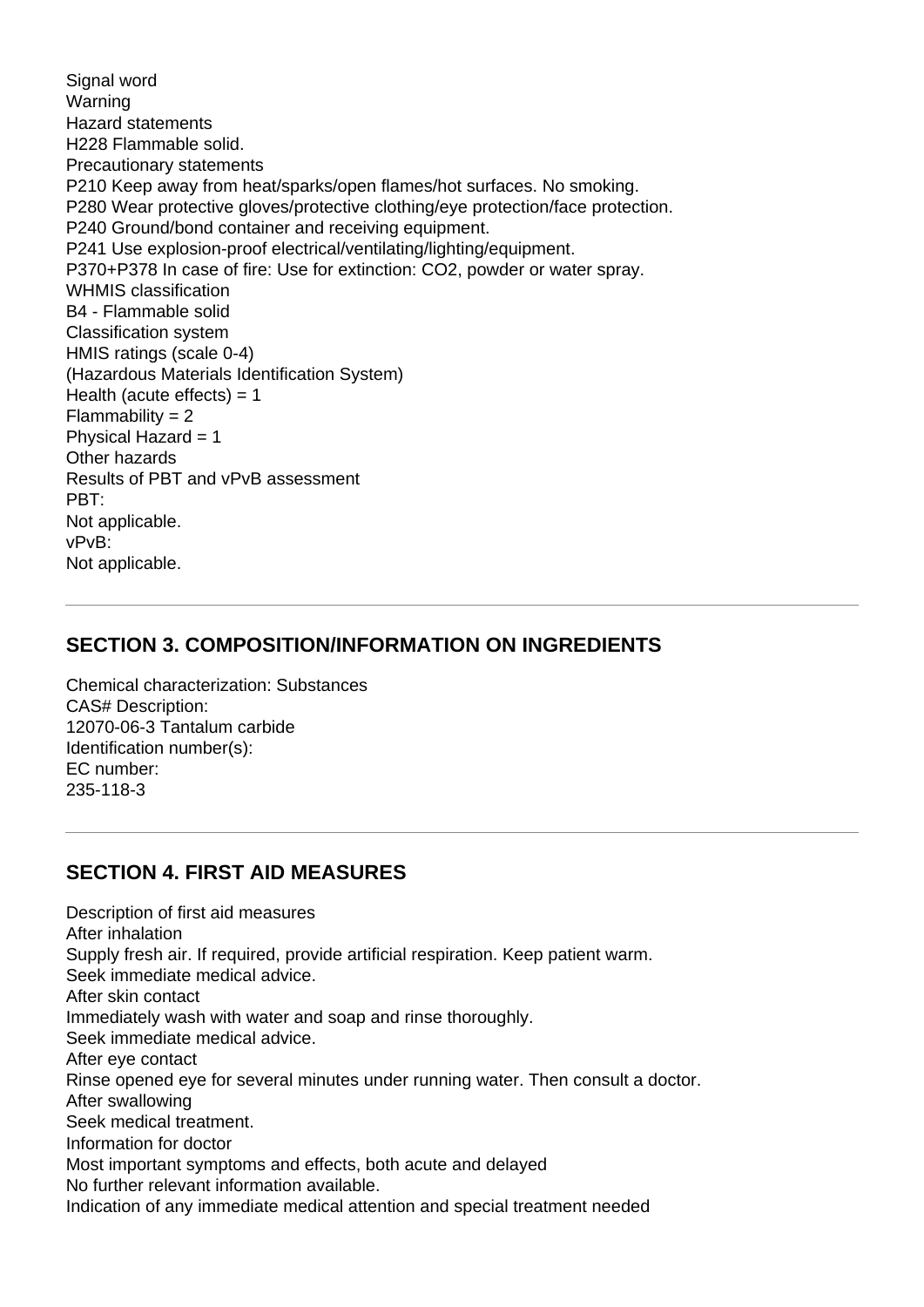### **SECTION 5. FIREFIGHTING MEASURES**

Extinguishing media Suitable extinguishing agents Special powder for metal fires. Do not use water. For safety reasons unsuitable extinguishing agents **Water** Special hazards arising from the substance or mixture If this product is involved in a fire, the following can be released: Carbon monoxide and carbon dioxide Metal oxide fume Advice for firefighters Protective equipment: Wear self-contained respirator. Wear fully protective impervious suit.

# **SECTION 6. ACCIDENTAL RELEASE MEASURES**

Personal precautions, protective equipment and emergency procedures Wear protective equipment. Keep unprotected persons away. Ensure adequate ventilation Keep away from ignition sources Environmental precautions: Do not allow product to reach sewage system or any water course. Do not allow to penetrate the ground/soil. Methods and material for containment and cleaning up: Ensure adequate ventilation. Prevention of secondary hazards: Keep away from ignition sources. Reference to other sections See Section 7 for information on safe handling See Section 8 for information on personal protection equipment. See Section 13 for disposal information.

# **SECTION 7. HANDLING AND STORAGE**

#### **Handling**

Precautions for safe handling

Keep container tightly sealed.

Store in cool, dry place in tightly closed containers.

Ensure good ventilation at the workplace.

Information about protection against explosions and fires:

Protect against electrostatic charges.

Conditions for safe storage, including any incompatibilities **Storage** 

Requirements to be met by storerooms and receptacles: Store in a cool location.

Information about storage in one common storage facility: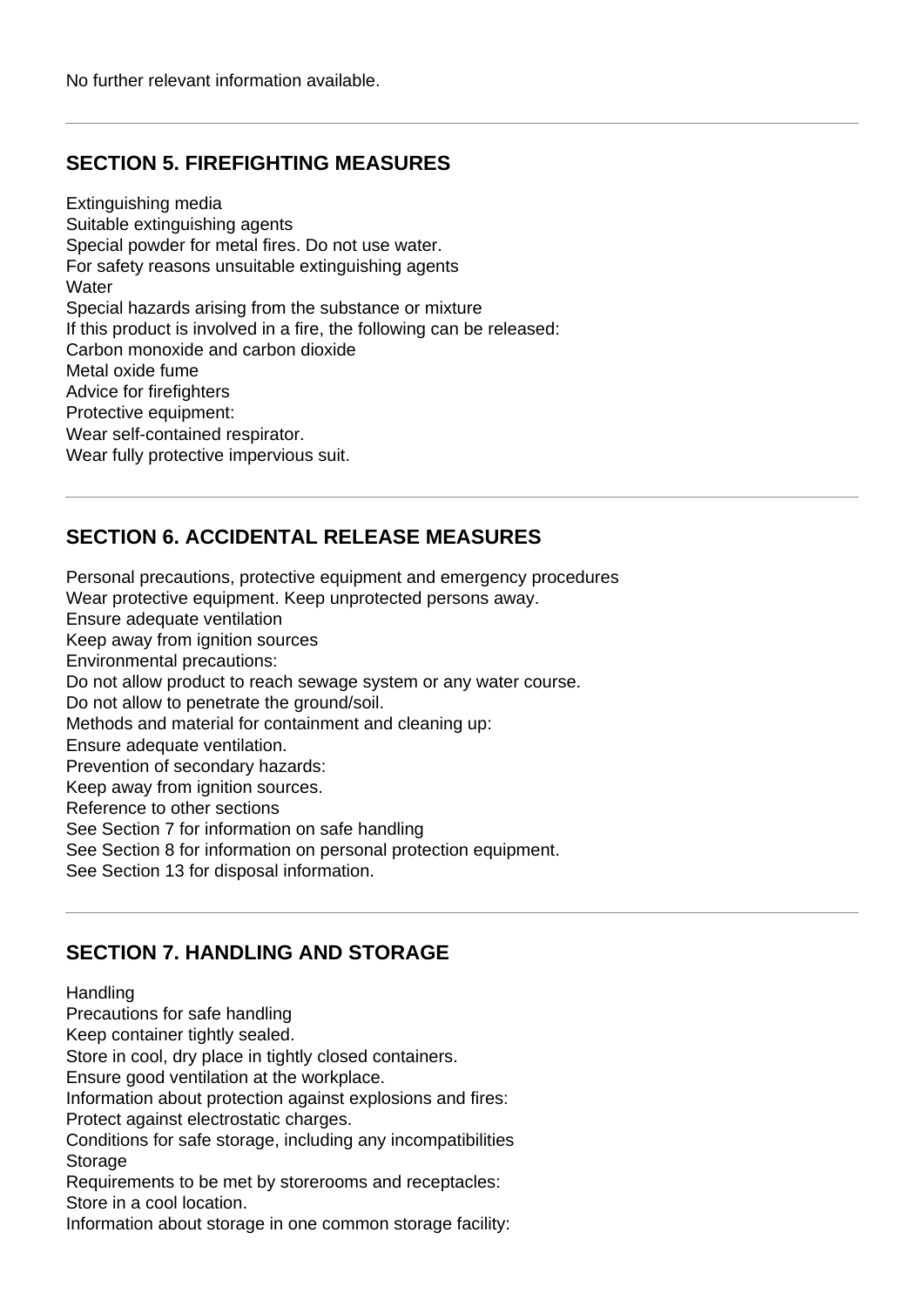Store away from oxidizing agents. Further information about storage conditions: Keep container tightly sealed. Store in cool, dry conditions in well sealed containers. Specific end use(s) No further relevant information available.

# **SECTION 8. EXPOSURE CONTROLS/PERSONAL PROTECTION**

Additional information about design of technical systems:

Properly operating chemical fume hood designed for hazardous chemicals and having an average face velocity of at least 100 feet per minute.

Control parameters

Components with limit values that require monitoring at the workplace:

The product does not contain any relevant quantities of materials with critical values that have to be monitored at the workplace.

Additional information:

No data

Exposure controls

Personal protective equipment

General protective and hygienic measures

The usual precautionary measures for handling chemicals should be followed.

Keep away from foodstuffs, beverages and feed.

Remove all soiled and contaminated clothing immediately.

Wash hands before breaks and at the end of work.

Maintain an ergonomically appropriate working environment.

Breathing equipment:

Use suitable respirator when high concentrations are present.

Recommended filter device for short term use:

Use a respirator with type N95 (USA) or PE (EN 143) cartridges as a backup to engineering controls. Risk assessment should be performed to determine if air-purifying respirators are appropriate. Only use equipment tested and approved under appropriate government standards.

Protection of hands:

Impervious gloves

Check protective gloves prior to each use for their proper condition.

The selection of suitable gloves not only depends on the material, but also on quality. Quality will vary from manufacturer to manufacturer.

Material of gloves

Butyl rubber, BR

Penetration time of glove material (in minutes)

Not determined

Eye protection:

Safety glasses

Body protection:

Protective work clothing

# **SECTION 9. PHYSICAL AND CHEMICAL PROPERTIES**

Information on basic physical and chemical properties General Information Appearance: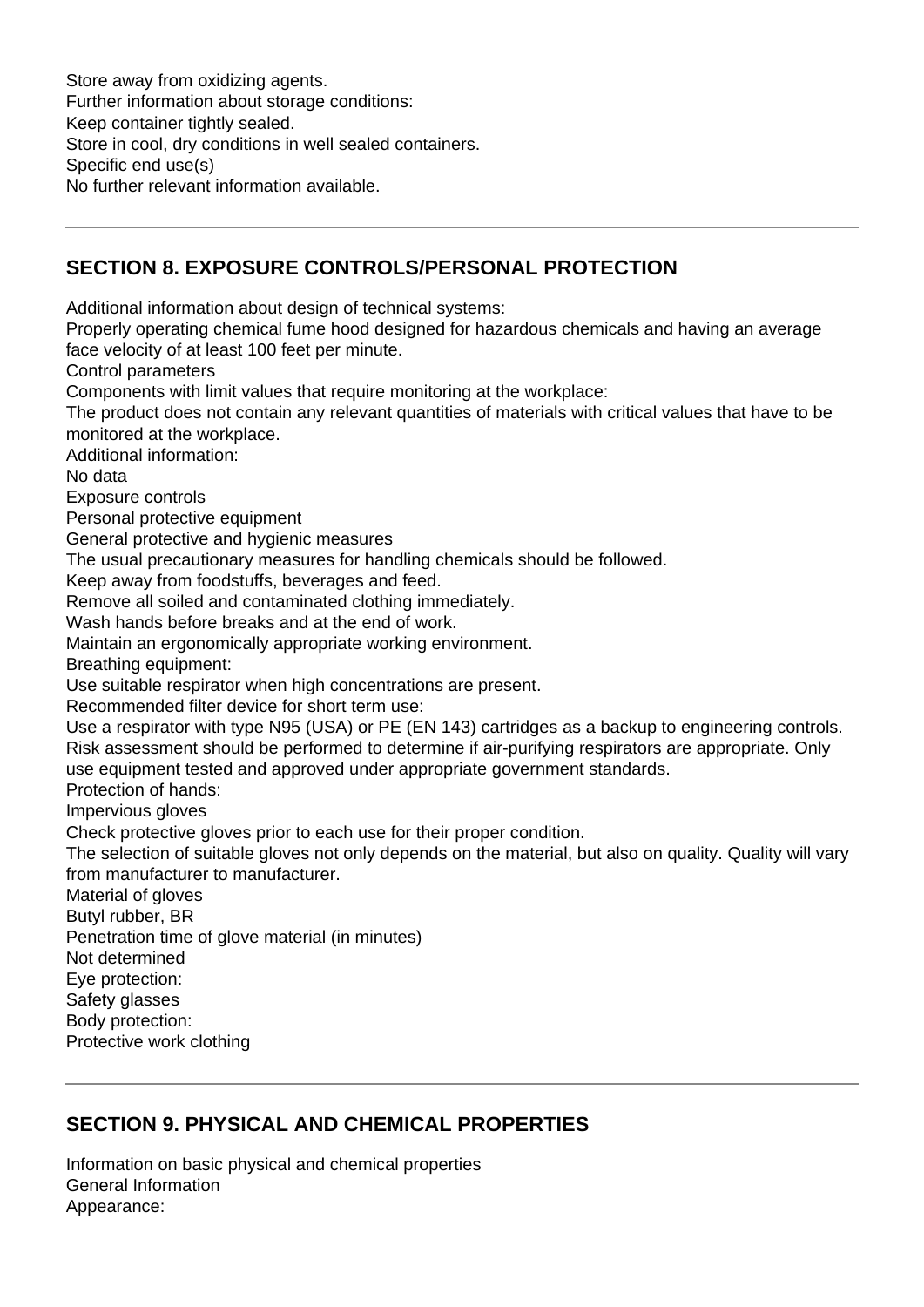Form: Powder Color: Grey to black Odor: Odorless Odor threshold: Not determined. pH-value: Not applicable. Change in condition Melting point/Melting range: 3880 °C (7016 °F) Boiling point/Boiling range: 5500 °C (9932 °F) Sublimation temperature / start: Not determined Flammability (solid, gaseous) Highly flammable. Ignition temperature: Not determined Decomposition temperature: Not determined Auto igniting: Not determined. Danger of explosion: Not determined. Explosion limits: Lower: Not determined Upper: Not determined Vapor pressure: Not applicable. Density at 20 °C (68 °F): 13.9 g/cm<sup>3</sup> (115.996 lbs/gal) Relative density Not determined. Vapor density Not applicable. Evaporation rate Not applicable. Solubility in / Miscibility with Water: Insoluble Partition coefficient (n-octanol/water): Not determined. Viscosity: dynamic: Not applicable. kinematic: Not applicable. Other information No further relevant information available.

#### **SECTION 10. STABILITY AND REACTIVITY**

**Reactivity** No information known. Chemical stability Stable under recommended storage conditions. Thermal decomposition / conditions to be avoided: Decomposition will not occur if used and stored according to specifications. Possibility of hazardous reactions Reacts with strong oxidizing agents Conditions to avoid No further relevant information available. Incompatible materials: Oxidizing agents Hazardous decomposition products: Carbon monoxide and carbon dioxide Metal oxide fume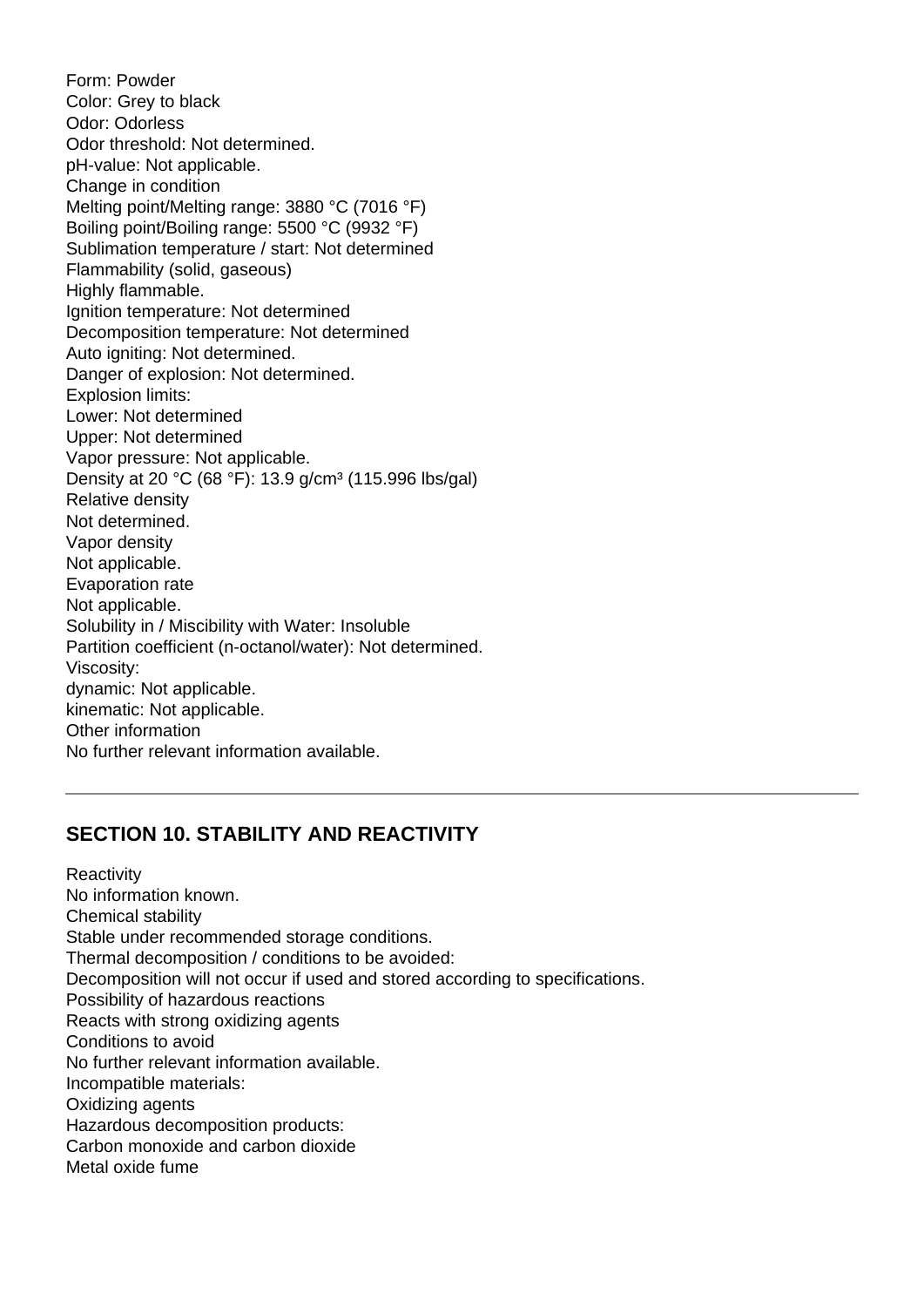### **SECTION 11. TOXICOLOGICAL INFORMATION**

Information on toxicological effects Acute toxicity: No effects known. LD/LC50 values that are relevant for classification: No data Skin irritation or corrosion: May cause irritation Eye irritation or corrosion: May cause irritation Sensitization: No sensitizing effects known. Germ cell mutagenicity: No effects known. Carcinogenicity: No classification data on carcinogenic properties of this material is available from the EPA, IARC, NTP, OSHA or ACGIH. Reproductive toxicity: No effects known. Specific target organ system toxicity - repeated exposure: No effects known. Specific target organ system toxicity - single exposure: No effects known. Aspiration hazard: No effects known. Subacute to chronic toxicity: No effects known. Additional toxicological information: To the best of our knowledge the acute and chronic toxicity of this substance is not fully known.

# **SECTION 12. ECOLOGICAL INFORMATION**

**Toxicity** Aquatic toxicity: No further relevant information available. Persistence and degradability No further relevant information available. Bioaccumulative potential No further relevant information available. Mobility in soil No further relevant information available. Additional ecological information: General notes: Avoid transfer into the environment. Results of PBT and vPvB assessment PBT: Not applicable. vPvB: Not applicable. Other adverse effects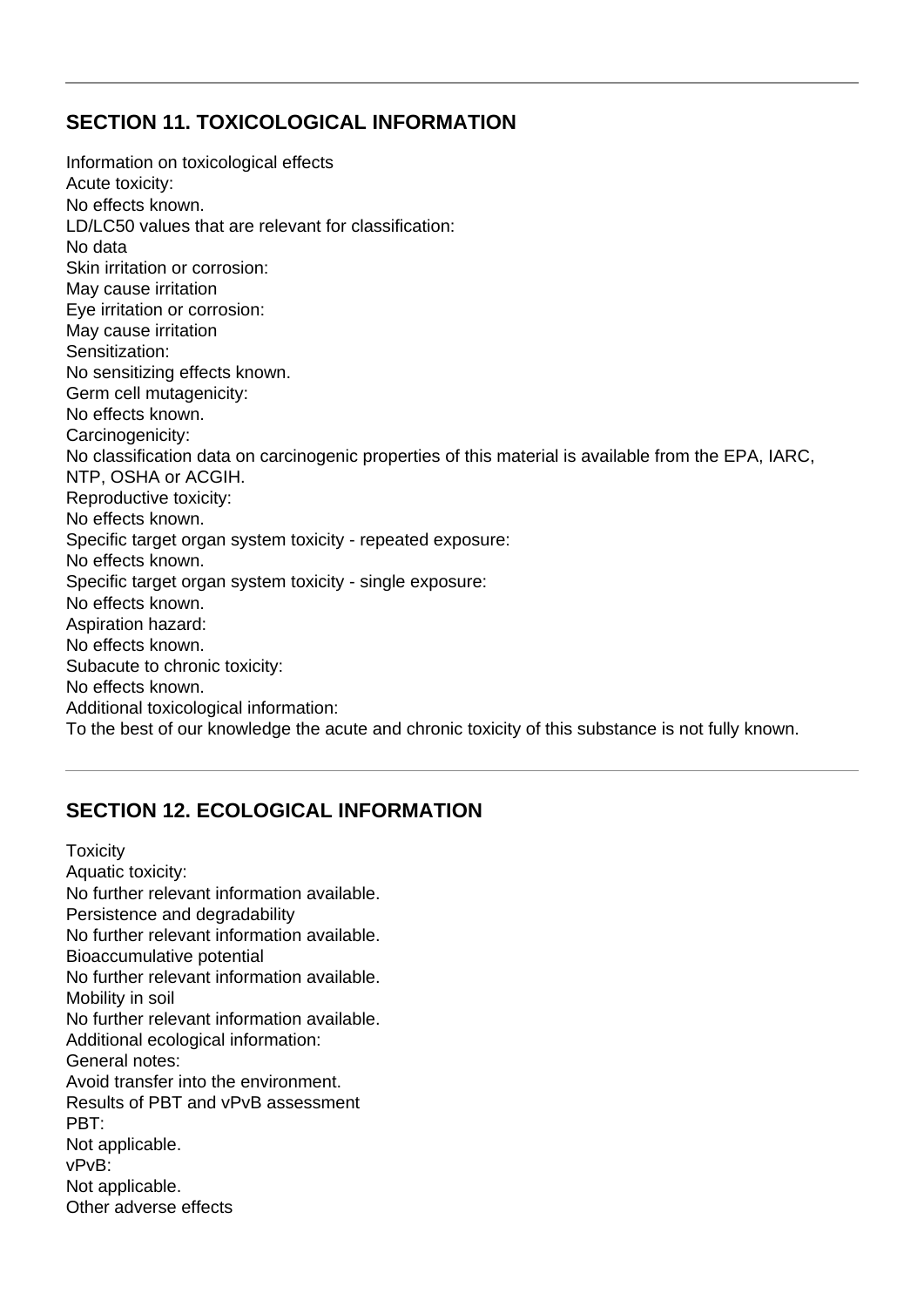#### **SECTION 13. DISPOSAL CONSIDERATIONS**

Waste treatment methods Recommendation Consult state, local or national regulations to ensure proper disposal. Uncleaned packagings: Recommendation: Disposal must be made according to official regulations.

#### **SECTION 14. TRANSPORT INFORMATION**

UN-Number DOT, IMDG, IATA UN3178 UN proper shipping name DOT Flammable solid, inorganic, n.o.s. (Tantalum carbide) IMDG, IATA FLAMMABLE SOLID, INORGANIC, N.O.S. (Tantalum carbide) Transport hazard class(es) DOT Class 4.1 Flammable solids, self-reactive substances and solid desensitised explosives. Label 4.1 Class 4.1 (F3) Flammable solids, self-reactive substances and solid desensitised explosives Label 4.1 IMDG, IATA Class 4.1 Flammable solids, self-reactive substances and solid desensitised explosives. Label 4.1 Packing group DOT, IMDG, IATA III Environmental hazards: Not applicable. Special precautions for user Warning: Flammable solids, self-reactive substances and solid desensitised explosives EMS Number: F-A,S-G Transport in bulk according to Annex II of MARPOL73/78 and the IBC Code Not applicable. Transport/Additional information: DOT Marine Pollutant (DOT): No UN "Model Regulation":